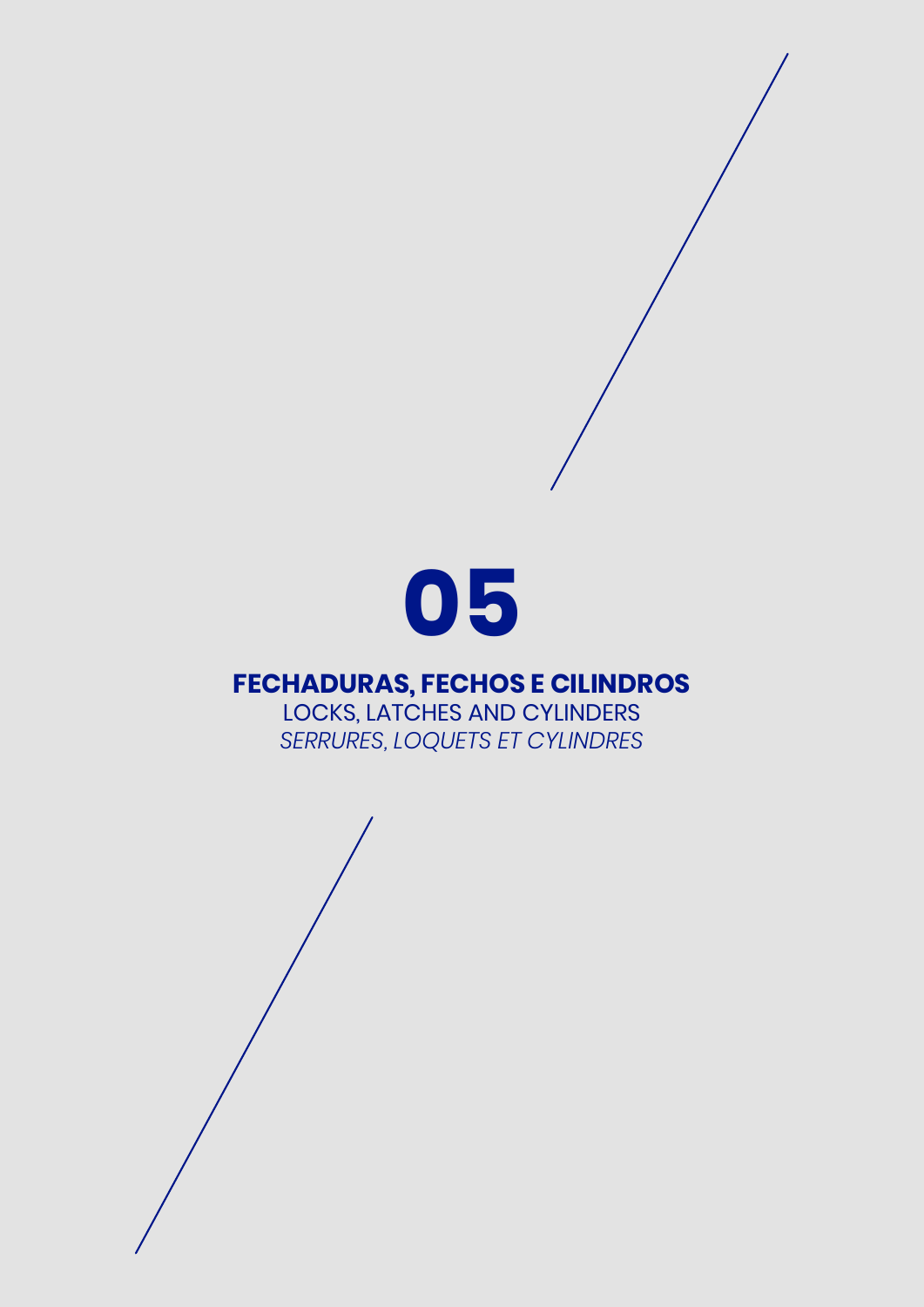







**ACABAMENTOS** *FINISHING*



**Inox** Stainless steel *Acier inoxydable*

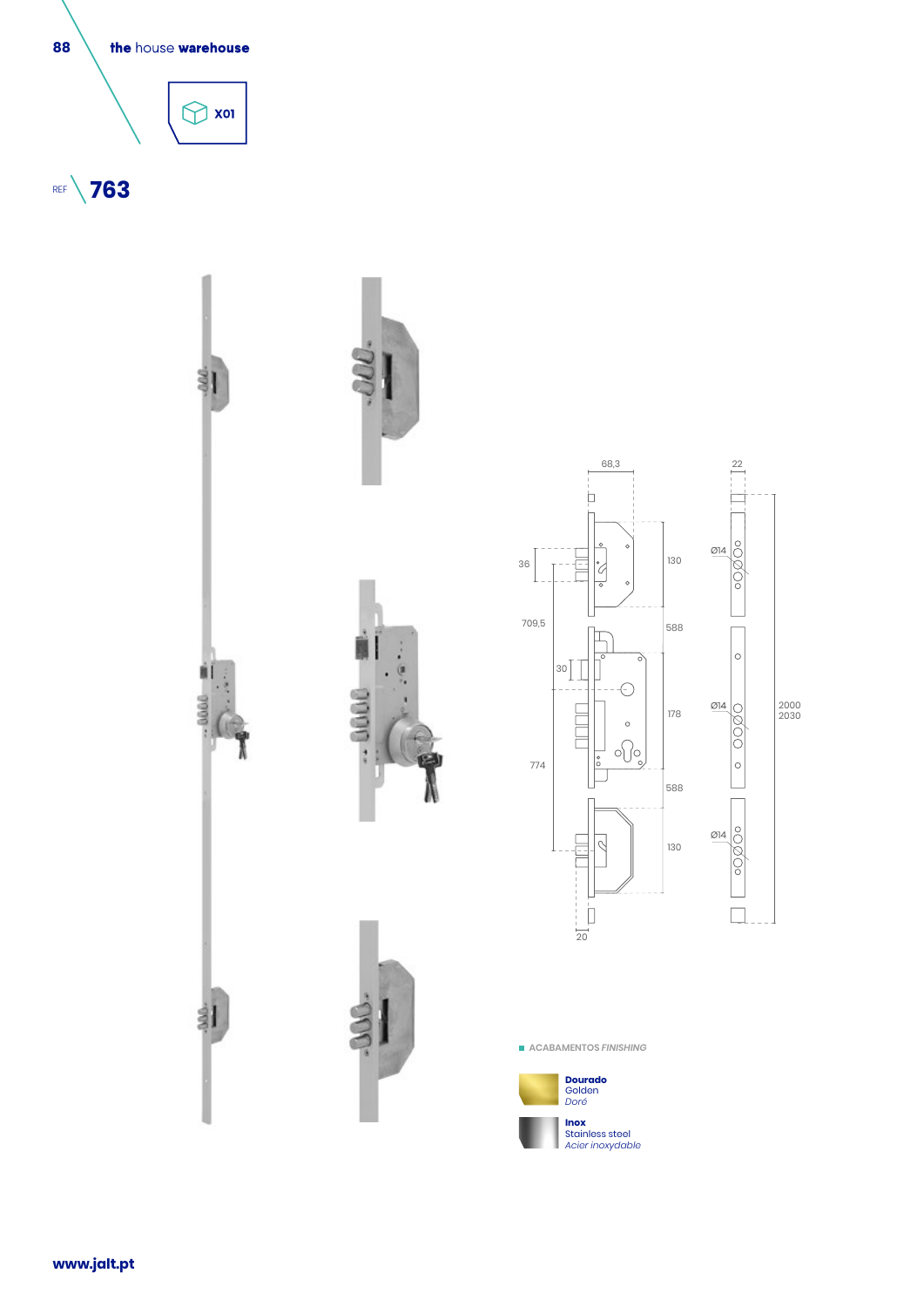

-WC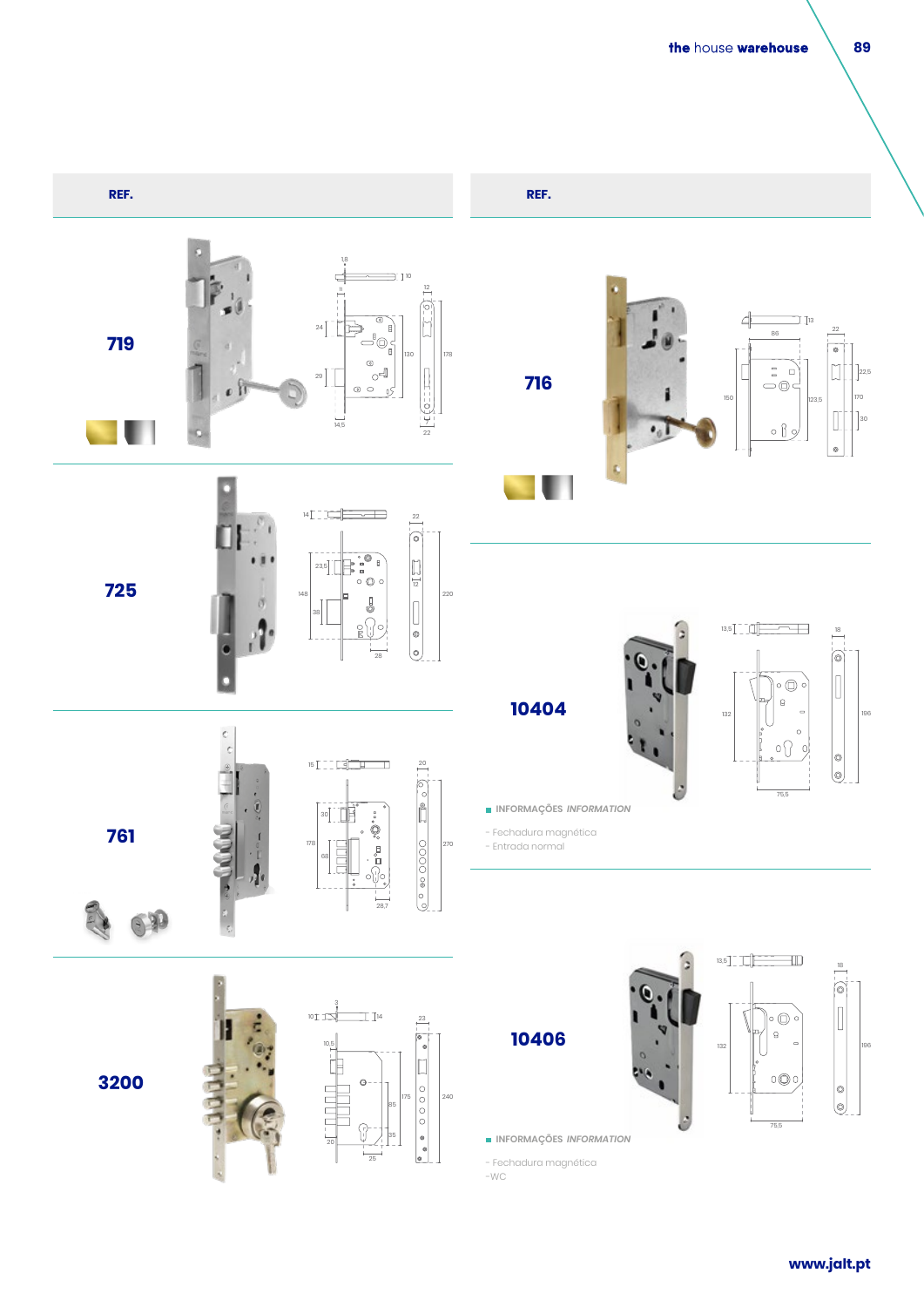**90** the house warehouse  $\bigcirc$  xol **REF. REF.**  $\overline{\phantom{1}}$  [15,5] 4  $\frac{22/24}{\phantom{0}}$  $\boxed{\circ \circ \sqrt{0} \sqrt{0}}$ **1990**  $\begin{matrix} 0 \\ 0 \end{matrix}$ **7791**  $\begin{array}{c} \hline \end{array}$ 181 237 **MEDIDAS** MEASURES*MESURES* X10 / X12 / X14  $\sqrt{2}$  $\begin{matrix} \circ \\ \circ \\ \circ \end{matrix}$  $\boldsymbol{\mathsf{x}}$ **MEDIDAS** MEASURES*MESURES*  $\mathbf{S}$ X20 / x23 / X25 / X30 / X35 4 <sup>22</sup> <sup>22</sup> <sup>10</sup> <sup>14</sup> **DX**  $\mathsf{C}$ 46 11 11 11 11 11 11 11 10 0  $\overline{\phantom{a}}$  [20  $22/24$   $\boxed{0}$   $\boxed{0}$ 4 18 18 73 er - L  $\circ$ **7797**  $\begin{array}{|c|c|} \hline \rule{0pt}{12pt} \rule{0pt}{2pt} \rule{0pt}{2pt} \rule{0pt}{2pt} \end{array}$ 237  $\bigcirc$ <sup>20</sup> 8 <sup>14</sup>  $\begin{matrix} \oplus \\ \oplus \\ \odot \end{matrix}$  $\overline{\circ}$ **MEDIDAS** MEASURES*MESURES* X  $\circ$ X25 / x30 / X35  $\Box$ **415**  $\begin{array}{|c|c|c|c|c|}\n\hline\n04 & & \\\hline\n\end{array}$ M  $\oplus$ ö  $rac{1}{2}$  $\odot$  $\mathbb{I}$  15,5  $\frac{22}{1}$  $\overline{\circ}$ 149 **5791X70**  $\frac{1}{\theta \sum_{i} \theta_{i}}$  $\bigcirc$  $8\Gamma$   $\frac{1}{20}$   $\frac{1}{20}$ Ġ  $\overline{\circ}$ 70/90  $\Box$ **420**  $\overline{\phantom{0}}$ <sub>04</sub>  $\overline{\phantom{0}}$ 22  $\oplus$  $\overline{\phantom{a}}$  20  $\circledcirc$ 20 16 Ē  $\frac{1}{\sqrt{2}}$ 25  $\sqrt{2}$ ┑

**720**

作用

160

48

10

 $\overline{\phantom{0}}$ 

 $\Box$ 

60

135 80

 $\begin{array}{c} \circ \\ \circ \\ \circ \end{array}$ 

 $\circ \underset{\longleftarrow}{\bigcirc}$ 

 $\boxed{\square}$ 

٥

**2400**

**MEDIDAS** MEASURES*MESURES* X10 / X12

**www.jalt.pt**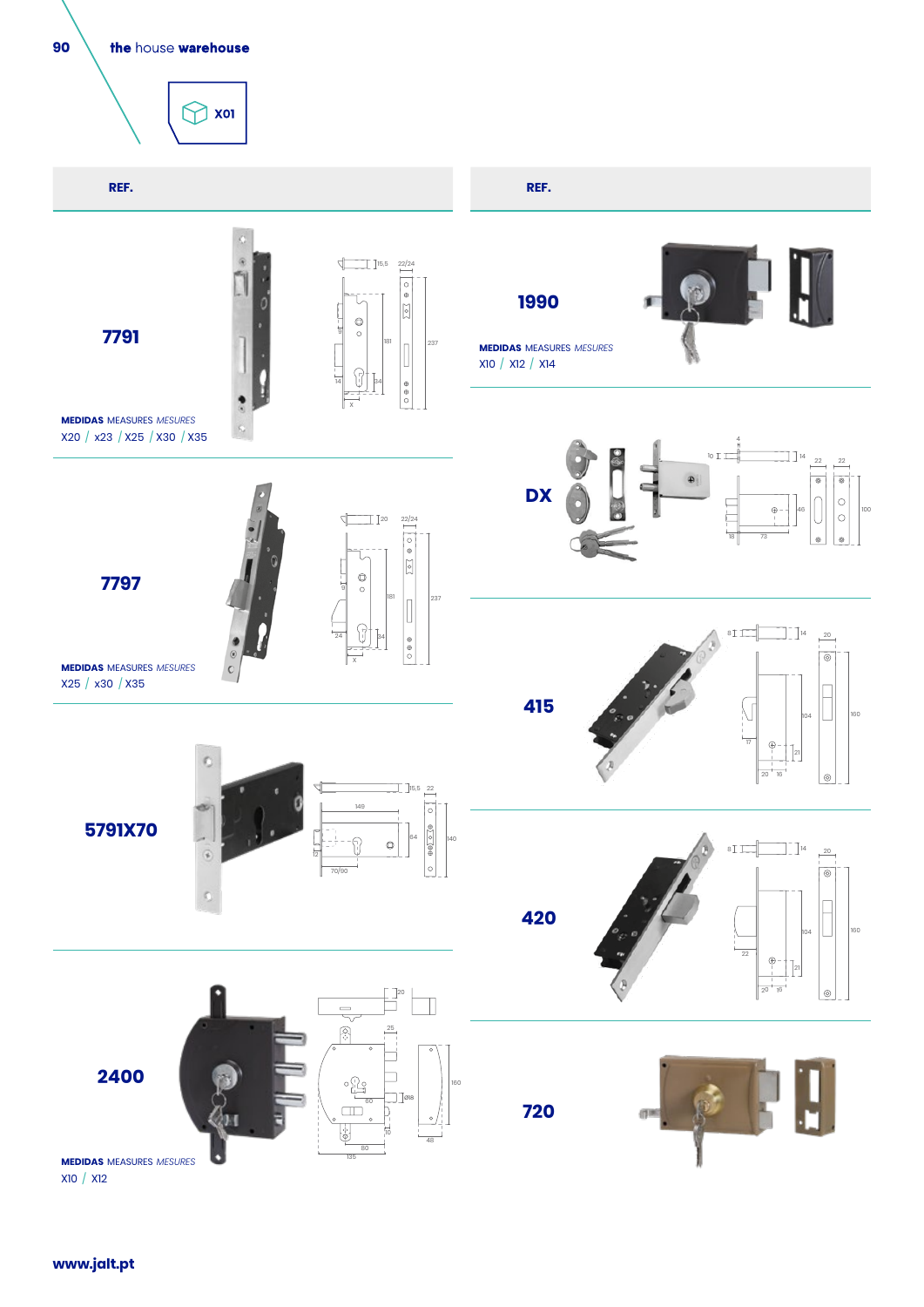**91**



**A380**

**60**

**MEDIDAS** MEASURES*MESURES* X70 / X80 / X90 / X100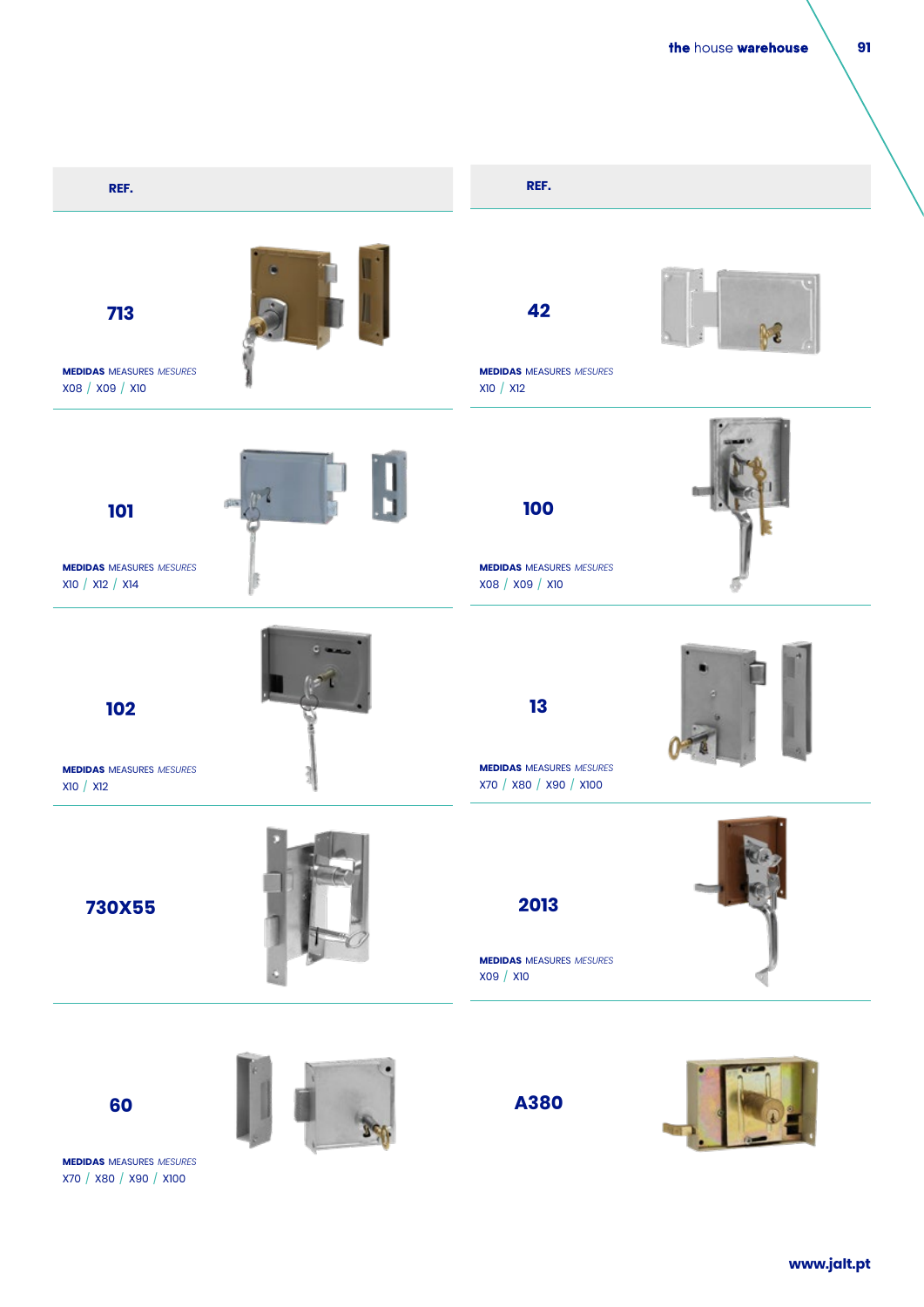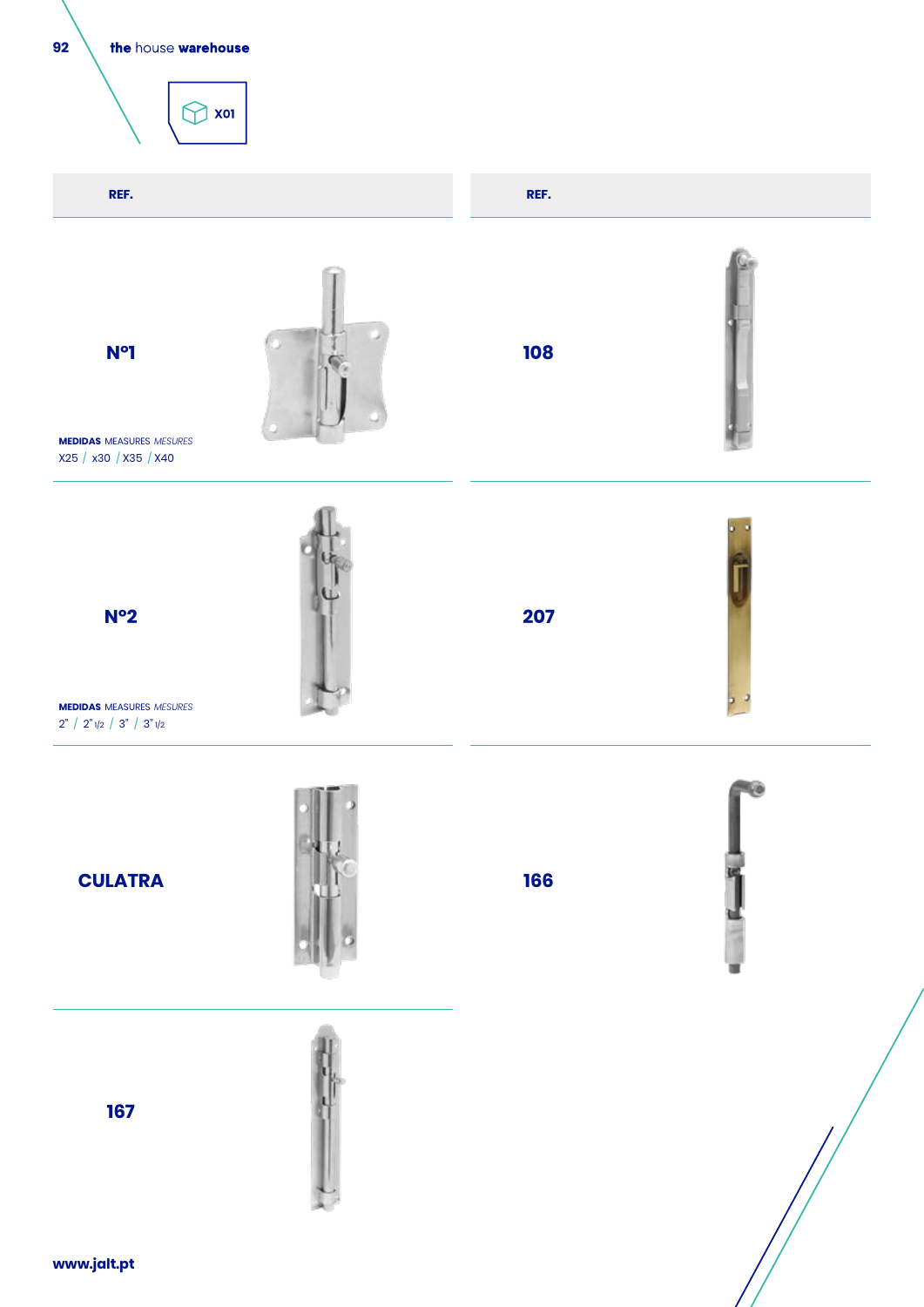the house warehouse



## REF **1908421 1908321**





REF **2033921 \2033821** 

REF **2033121 \2032921** 





## **CARACTERÍSTICAS** /FEATURES /*CARACTÉRISTIQUES*

| REF / 1908421 | <b>FECHO MAGNÉTICO</b><br><b>MAGNETIC LOCK</b><br><b>SERRURE MAGNÉTIOUE</b> |
|---------------|-----------------------------------------------------------------------------|
| REF / 2033921 |                                                                             |
| REF / 2033121 |                                                                             |
| REF / 1908321 | <b>FECHO S/ÍMAN</b><br><b>WITHOUT MAGNET</b><br><b>SANS AIMANT</b>          |
| REF / 2033821 |                                                                             |
| REF / 2032921 |                                                                             |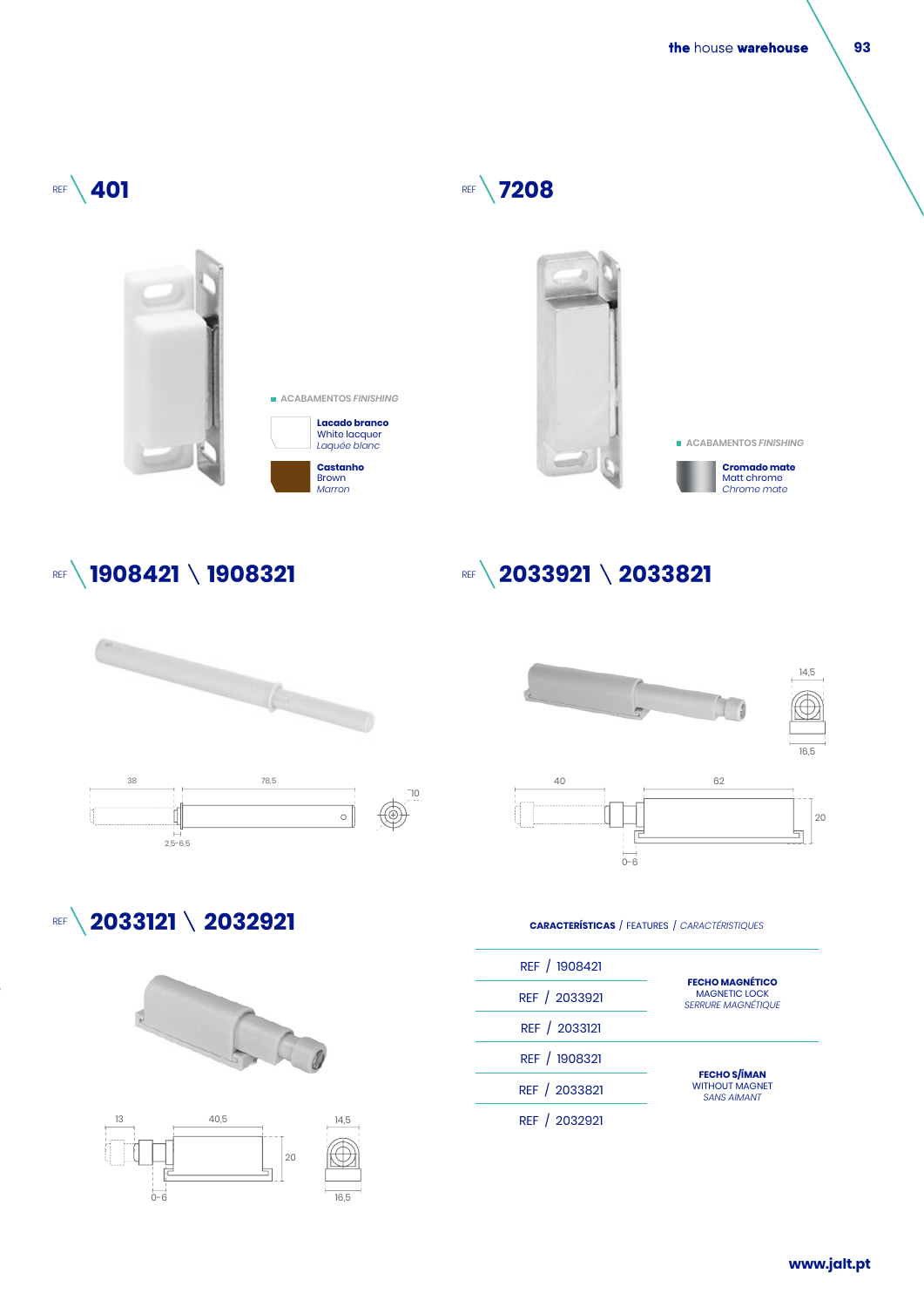







**FECHO LIVRE \ OCUPADO** 

















52

**SEM INDICADOR** WITHOUT INDICATOR *SANS INDICATEUR*

**D** (mm)



**REF** 52MM

52